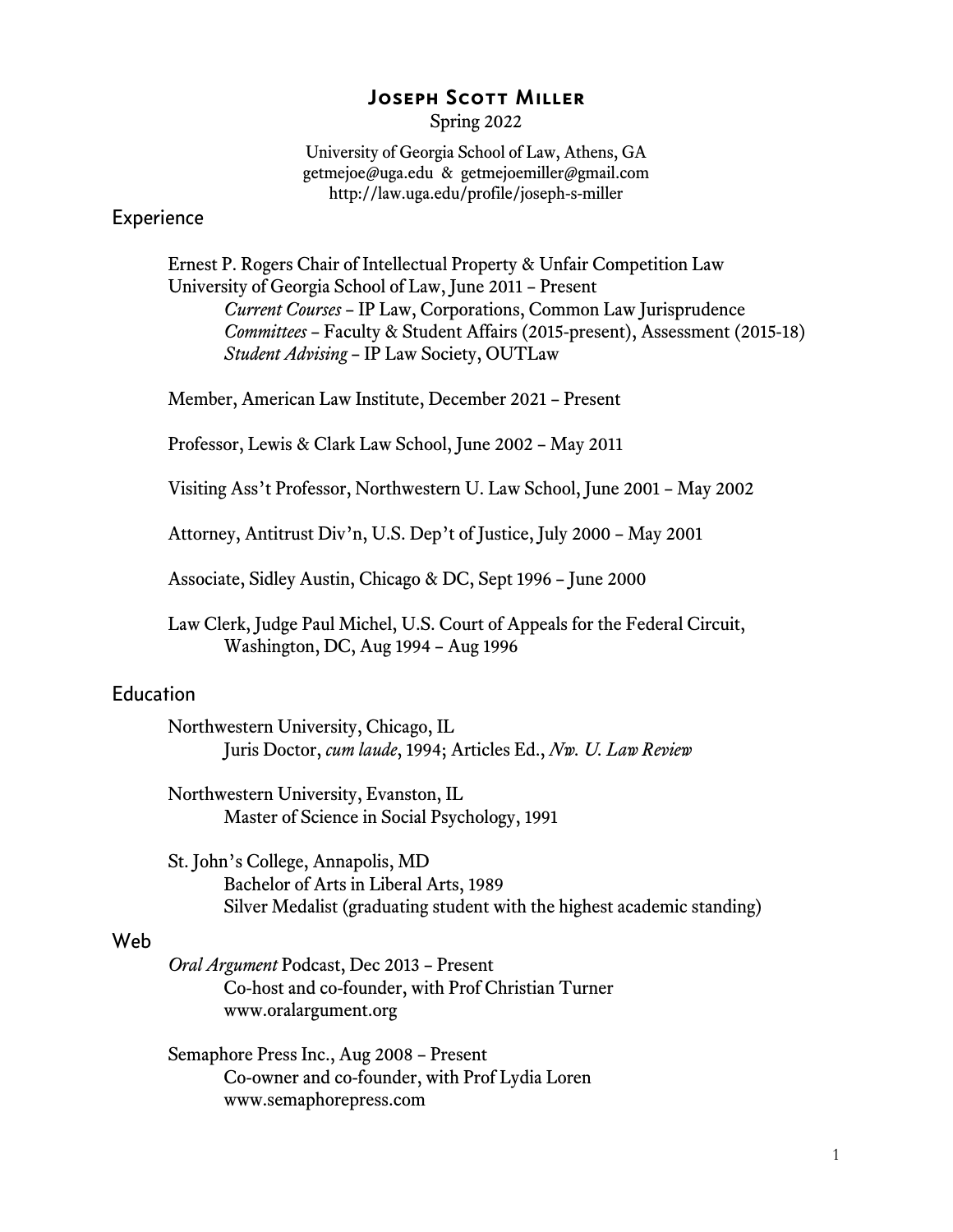# Publications

*A Judge Never Writes More Freely: A Separate-Opinions Citation-Network Approach to Assessing Judicial Ideology*, 2022 Mich. St. L. Rev. \_\_ (forthcoming)

*Two Centuries of Trademark and Copyright Law: A Citation-Network Analysis Approach*, 20 Chi.-Kent J. Intell. Prop. 336 (2020)

*U.S. Supreme Court I.P. Cases, 1810-2019: Measuring & Mapping the Citation Networks*, 69 Cath. U. L. Rev. 537 (2020)

*Law's Semantic Self-Portrait: Discerning Doctrine with Co-citation Networks and Keywords*, 81 U. Pitt. L. Rev. 1 (2019)

*Brandeis's IP Federalism: Thoughts on* Erie *at Eighty*, 52 Akron L. Rev. 367 (2018)

*Charting Supreme Court Patent Law, Near and Far*, 17 Chi.-Kent J. Intell. Prop. 377 (2018)

*Which Supreme Court Cases Influenced Recent Supreme Court IP Decisions? A Citation Study*, 21(2) UCLA J.L. & Tech. 1 (2017)

*Reasonable Certainty & Corpus Linguistics: Judging Definiteness after* Nautilus & Teva, 66 Kansas L. Rev. 39 (2017)

*The Immorality of Requesting Expedited Review*, 21 Lewis & Clark L. Rev. 211 (2017)

Abercrombie *2.0*—*Can We Get There From Here? Thoughts on "Suggestive Fair Use,"* 77 Ohio St. L.J. Furthermore 1 (2016)

*The Idea of the Casebook: Pedagogy, Prestige, and Trusty Platforms*, 11 Wash. J.L. Tech. & Arts 31 (2015), with Lydia Loren [ symposium on "disruptive publishing models" ]

Intellectual Property Law: Cases & Materials (5th ed. 2017), with Lydia Loren

PATENT LAW: CASES & MATERIALS (2d ed. 2015)

*Error Costs & IP Law*, 2014 U. ILL. L. REV. 175

*Joint Defense or Research Joint Venture? Reassessing the Patent-Challenge-Bloc's* Antitrust Status, 2011 STANFORD TECH. L. REV. 5

*Substance, Procedure, and the Divided Patent Power*, 63 ADMIN. L. REV. 31 (2011)

Bilski v. Kappos: *Everything Old is New Again*, 15 Lewis & Clark L. Rev. 1 (2011)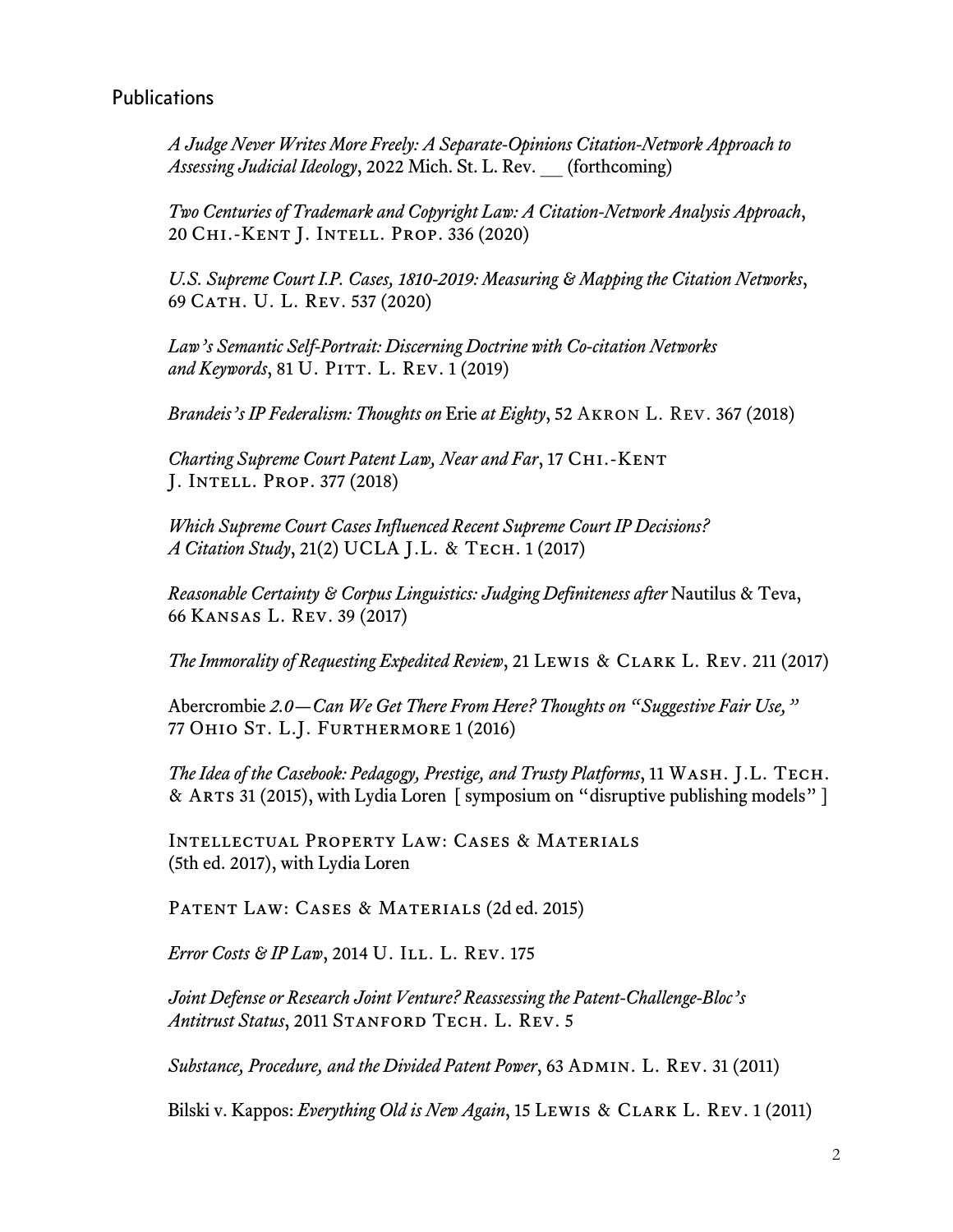PATENTS (2010) (collection of patent law reprints with an original introduction; part of E. Elgar Publishing's *Critical Concepts in Intellectual Property Law* series)

*Hoisting Originality*, 31 CARDOZO L. REV. 451 (2009)

*Level of Skill and Long-felt Need: Notes on a Forgotten Future*, 12 Lewis & Clark L. Rev. 579 (2008)

*Remixing Obviousness*, 16 Texas Intell. Prop. L.J. 237 (2007)

*Standard Setting, Patents, and Access Lock-In: RAND Licensing* and the Theory of the Firm, 40 INDIANA L. REV. 351 (2007)

*Patent Ships Sail an Antitrust Sea, 30 SEATTLE U. L. REV. 395 (2007)* 

*Nonobviousness: Looking Back and Looking Ahead*, *in* 2 Intellectual PROPERTY & INFORMATION WEALTH 1 (Peter Yu ed., 2007)

*Foreword: Why Open Access to Scholarship Matters*, 10 Lewis & Clark L. Rev. 733 (2006)

*The Proven Key: Roles and Rules for Dictionaries at the Patent Office and the Courts*, 54 Am. U. L. Rev. 829 (2005), with James Hilsenteger

*Enhancing Patent Disclosure for Faithful Claim Construction*, 9 Lewis & Clark L. Rev. 177 (2005)

*Building a Better Bounty: Litigation-Stage Rewards for Defeating Patents*, 19 Berkeley Tech. L.J. 667 (2004)

*This Bitter Has Some Sweet: Potential Antitrust Enforcement Benefits from* Patent Law's Procedural Rules, 70 ANTITRUST L.J. 875 (2003)

*Allchin's Folly: Exploding Some Myths About Open Source Software*, 20 Cardozo Arts & Ent. L.J. 491 (2002)

*The Expert as Educator, in* EXPERT WITNESSES IN CHILD ABUSE Cases (Ceci & Hembrooke eds., 1998), with Ronald J. Allen

*Muddy Waters: Infringement Analysis After* Markman *and* Warner-Jenkinson, 7 Fed. Cir. B.J. 227 (1997), with Clyde Willian

*The Expert as Educator: Enhancing the Rationality of Verdicts in Child Sex Abuse Prosecutions*, 1 PSYCHOL., PUB. POL'Y, & L. 323 (1995), with Ronald J. Allen

*The Common Law Theory of Experts: Deference or Education?*, 87 Nw. U. L. Rev. 1131 (1993), with Ronald J. Allen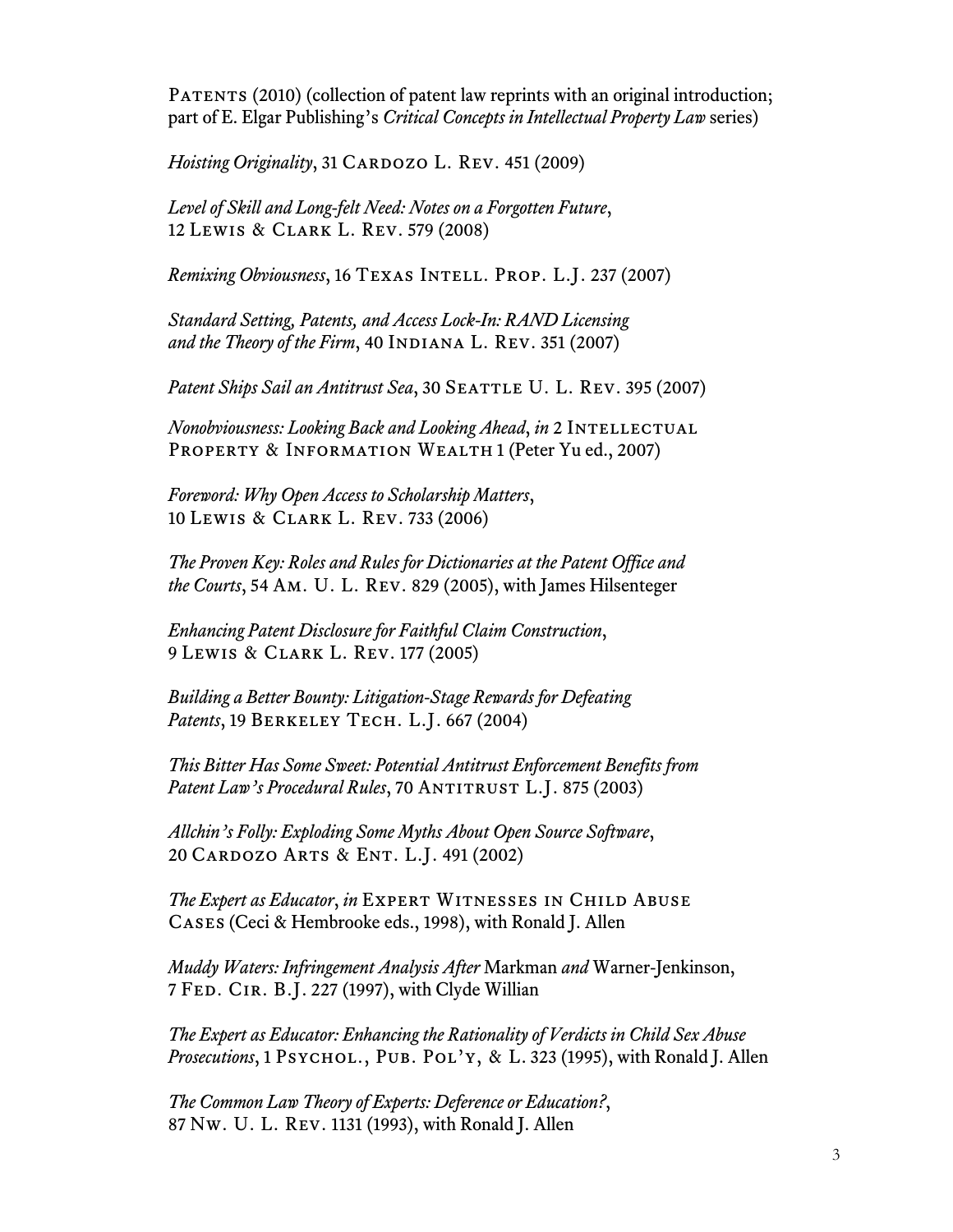# **Presentations**

*At the End of the Beginning: Thoughts on the New Case Law Citation Networks*, March 4, 2022, Picturing Truth: Law, Truth & Visual Images, Kline School of Law, Drexel University (by Zoom)

*A Judge Never Writes More Freely: A Separate-Opinions Citation-Network Approach to Assessing Judicial Ideology*, December 9, 2021, invited colloquium speaker at Insper's Law Faculty, Sao Paulo, Brasil (by Zoom)

*"Justice X, dissenting": A Citation-Network Approach to Mapping Ideology*, Spring 2020, Online Workshop on the Computational Analysis of Law, Convenor: Prof. Michael Livermore, University of Virginia Law School

*Two Centuries of Trademark and Copyright: A Citation-Network-Analysis Approach*, 10th Annual Supreme Court IP Review, IIT Chicago-Kent Law School, 2019

*U.S. Supreme Court I.P. Cases, 1810-2018: Measuring & Mapping the Citation Networks*, Data Science & Law Conference, ETH (Swiss Federal Institute of Technology), Zurich, Switzerland, Spring 2019

*IP Law's Semantic Self-Portrait: A Co-Citation Analysis*, Text Analysis & Law, Northwestern University School of Law, Spring 2019

*Our I.P. Federalism: Thoughts on* Erie *at Eighty*, *Erie* at Eighty: Choice of Law Across Disciplines. University of Akron School of Law, Fall 2018

*IP Law's Semantic Self-Portrait: A Co-Citation Analysis*, 18th Annual IP Scholars Conference, UC Berkeley Law School, Summer 2018

Panel member, *Does the Antitrust Status Quo Harm Artists?*, Artists' Rights Symposium, UGA, Terry College of Business, 2018

*Mapping IP Law: A Co-Citation Study of Supreme Court Cases*, Georgia IP Scholars Workshop, Emory Law School, 2017

*The Legal Process & Penalty Defaults: Thoughts on Patent Jurisprudence*, 17th Annual IP Scholars Conference, Cardozo Law School, Summer 2017

Senior Scholar Discussant, 9th Annual Junior/Senior Scholars in IP Workshop, Michigan State University Law School, 2017

*Thoughts on the New Patent Jurisprudence: Legal Process & Penalty Defaults*, 19th Annual Symposium on IP Law & Policy, University of Akron Law School, Fall 2017

*Reasonably Certain Claim Scope After* Teva, Nautilus, *and* Festo, 6th Annual IP Scholars' Roundtable, University of New Hampshire Law School, Fall 2016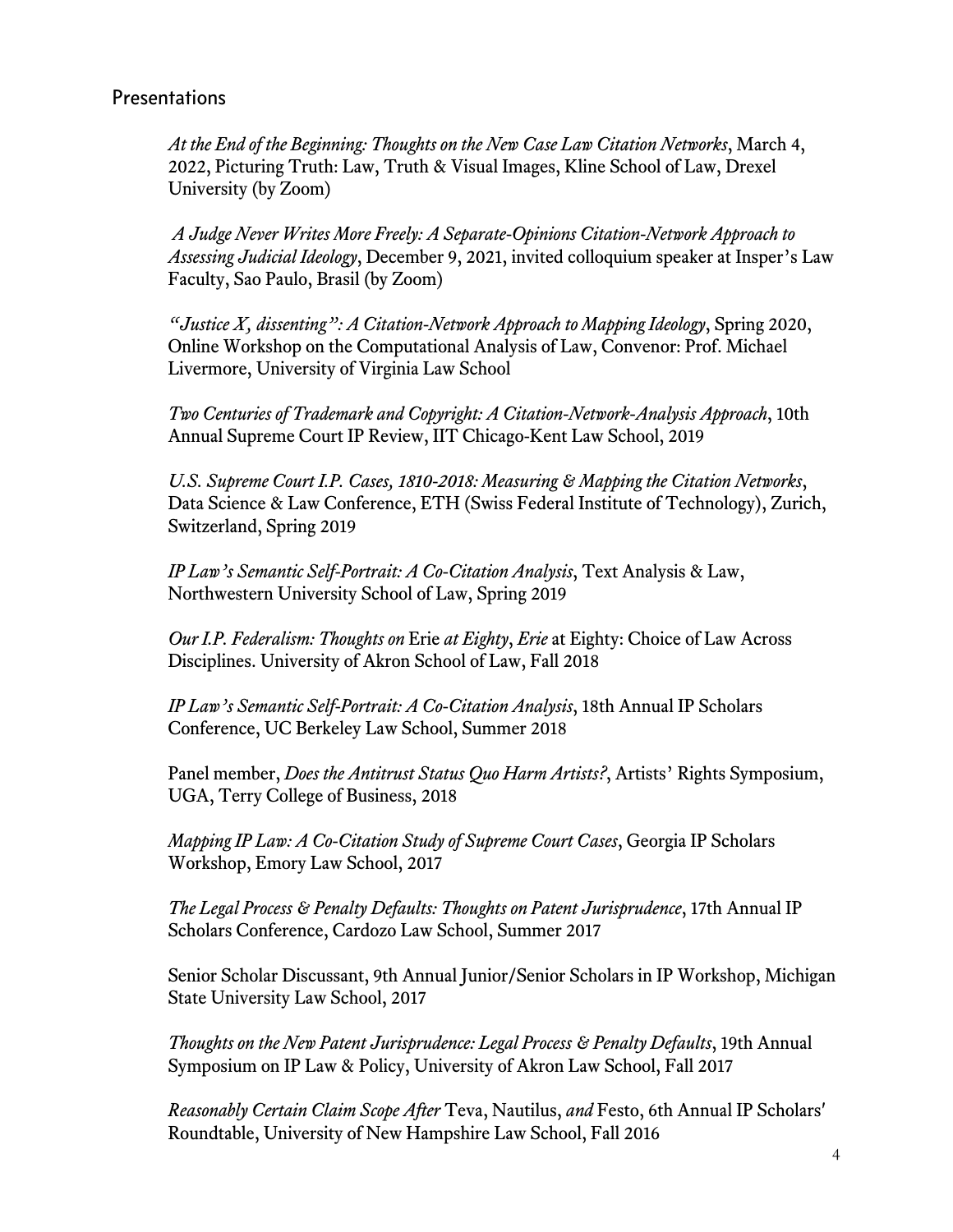*Reasonably Certain Claim Scope After* Teva, Nautilus, *and* Festo, Oregon Patent Law Association, Fall 2016

*Legal Process & Penalty Defaults: Thoughts on the New Patent Jurisprudence*, Intellectual Property in the Trees, Lewis & Clark Law School 2016-17 Series

*Thinking Outside the Book: Teaching IP With Nontraditional Materials*, with Megan Carpenter and Zahr Said, AALS 2015 Annual Meeting

*Reasonably Certain Notice: Judging Patent Claims After* Nautilus *&* Festo, 12th annual Works-in-Progress Intellectual Property Conference, USPTO, Feb 5, 2015

*Error Costs & IP Law*, Oxford Intellectual Property Invited Speaker Seminar Series, St. Peter's College, Oxford University, Jan 24, 2013

*Error Costs & IP Law*, University of Michigan Law School IP Colloquium, Dec 5, 2012

*Function Talk in Patent Claims: Categorizing, Construing, and Erring on the Side of Caution*, PatCon2, Boston College Law School, May 11, 2012

Discussant, *Convening Cultural Commons*, Engelberg Center on Innovation Law & Policy, NYU Law School, Sept 23-24, 2011

*Substance, Procedure, and the Divided Patent Power*, Fall 2009 Intellectual Property Workshop Series, Dinwoodey Center for Intellectual Property Studies, George Washington University Law School, Nov 5, 2009

*Hoisting Originality*, University of Richmond Law School, Intellectual Property Institute's Inaugural Virtual Workshop, Apr 6-14, 2009

*Licensing Consequences of* MedImmune, FTC Hearing: The Evolving IP Marketplace, Dec 5, 2008

*Hoisting Originality*, Works in Progress I.P. Conference, Tulane Law School, Oct 3, 2008

*Remixing Obviousness*, 7th Annual Intellectual Property Scholars Conference, DePaul University College of Law, Aug 9, 2007

*What If Joe Meigs Had Written the Nonobviousness Statute?*, 4th Annual IP & Communications Law Program Symposium: "What Ifs and Other Alternative IP & Cyberlaw Stories," Michigan State University Law School, March 30, 2007

*Nonobviousness, Situationism, and the Banality of Invention*, 7th Annual CIPLIT Symposium: "Patents & Progress: Reflections in the Midst of Change," DePaul University Law School, March 16, 2007